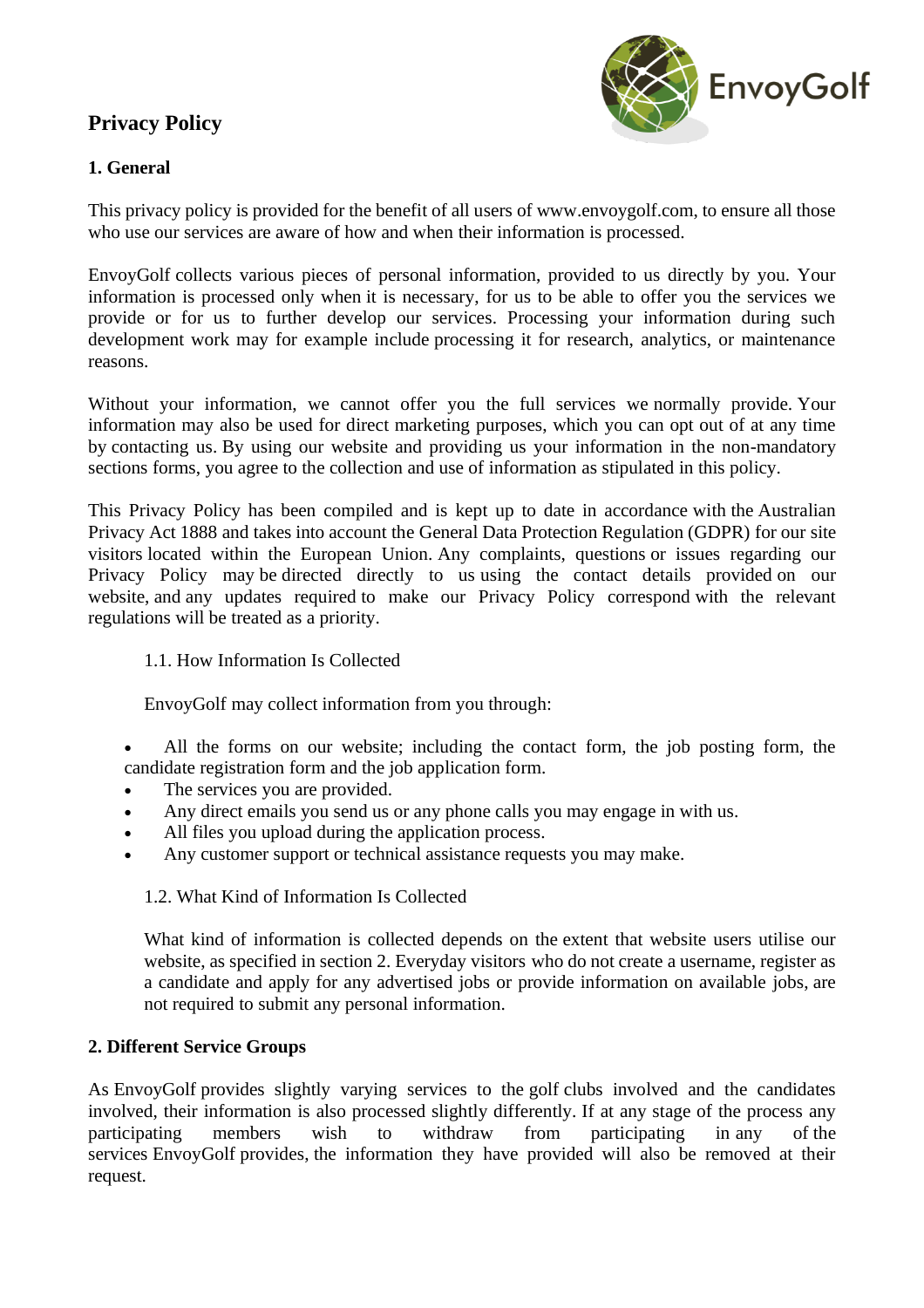## 2.1. Golf Club Information



The information provided to us by golf clubs, more specifically the information submitted for the creation of a job ad, will be published on our website for registered and signed in candidates to see. The information provided to us will be accessible to all signed in candidates in an unmodified form, not including possible language correction changes. Golf clubs involved in the recruitment process will not be able to access, view or modify any information provided to us by other clubs. The personal details of the golf club contact person will not be shared generally or be visible anywhere on the website but may be provided directly to selected candidates at some point of the recruitment process to enable direct contact between the two parties.

The specific information we collect from clubs and club representatives through registration on our website is all essential information needed for the recruitment process and includes: golf club information (the name of the golf club, a link to the club's website, information on the position available and generally on the club), as well as the email address and name of the representative.

#### 2.2. Candidate Information

The information provided to us by candidates will be shared with those clubs that are advertising available positions and the candidate has specifically chosen to apply for, no others unless specific permission is acquired from the candidate. The information will be forwarded in an unmodified form, not including possible language correction changes. Other candidates involved will not at any stage be able to access, view or modify the information an individual has submitted through our forms.

For us to be able to provide clubs with enough information to make a decision on who they would like to interview and hire, EnvoyGolf needs to provide them with sufficient information for them to make an informed decision. This means we will collect the following information/ask the candidate to answer the following questions: name, home address, email address, phone number, nationality (for visa purposes), birthday, a photo and video of the candidate, letter of recommendation (optional), resume style information on education, skills and work background, a cover question, interests and hobbies, question on how they heard about EnvoyGolf. Some of these answers provided by the candidate will not be provided to the clubs but are for the benefit of EnvoyGolf. This is specified in the "Application Information" section of our website.

#### **3. Cookies Policy**

In accordance to regulations, the EnvoyGolf website informs every visitor that it uses cookies. As specified on the Wix platform website [\(https://support.wix.com/en/article/cookies-and-your-wix](https://support.wix.com/en/article/cookies-and-your-wix-site)[site\)](https://support.wix.com/en/article/cookies-and-your-wix-site), Wix uses cookies:

- To provide a great experience for visitors and customers.
- To identify registered members (members who have registered to the EnvoyGolf website).
- To monitor and analyse the performance, operation and effectiveness of Wix's platform.
- To ensure the platform is secure and safe to use.